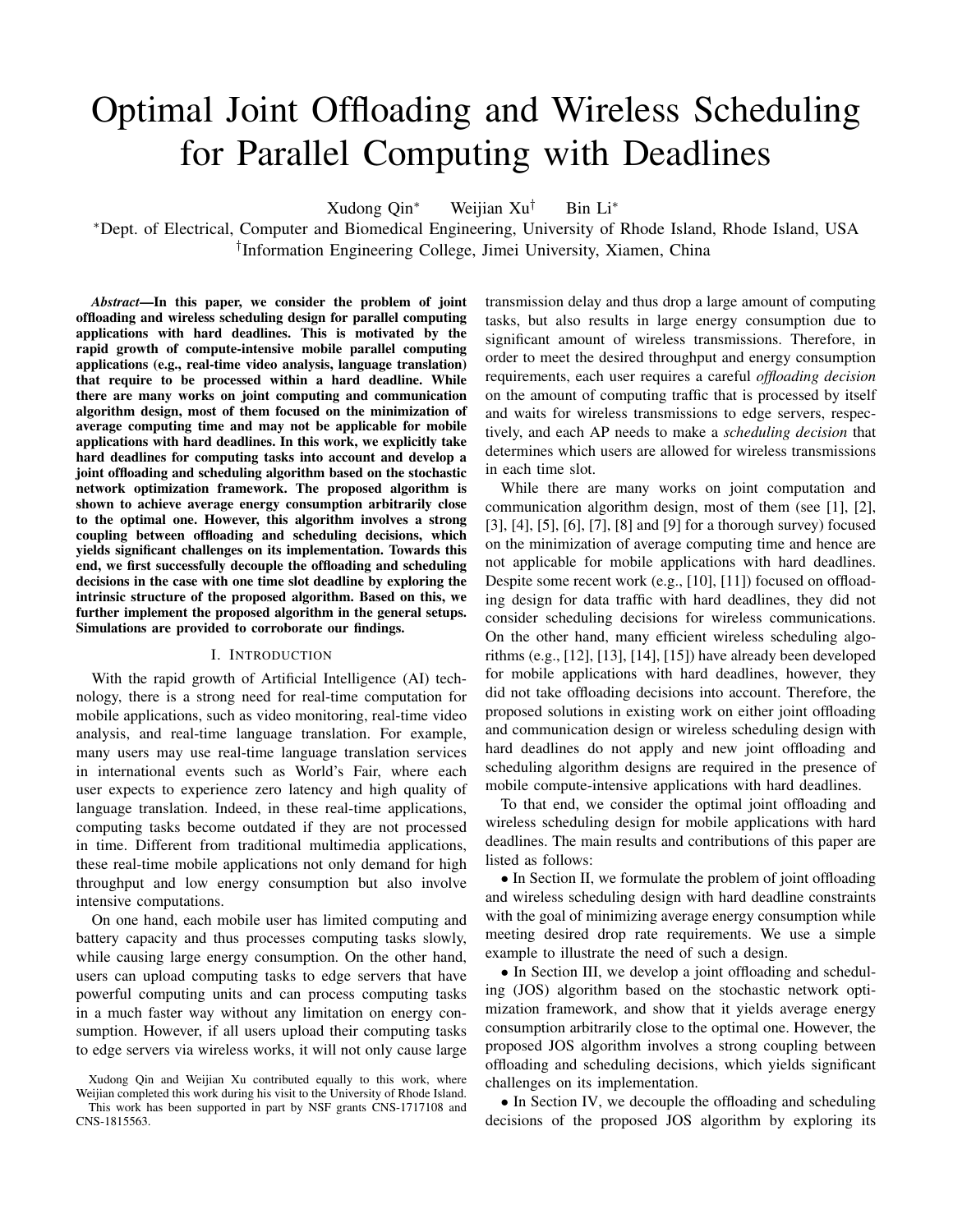intrinsic structure in the case with one time slot constraint.

• In Section V, based on the insight of implementing the proposed JOS algorithm in the case with one time slot deadline constraint, we successfully decouple the offloading and scheduling decisions of the proposed JOS algorithm in general setups.

## II. SYSTEM MODEL

We consider a wireless system consisting of  $N$  mobile users and one access point (AP), where the AP is directly connected to some powerful servers (referred to as *edge servers*). We consider a time-slotted system. We assume that each user has dynamic and heterogeneous computing demands with strict deadlines of  $T$  time slots, where they will be dropped if they are not processed within  $T$  time slots. To that end, we group a set of T consecutive time slots into a *frame*.

We note that each mobile user has limited computing capability and thus can only process a portion of computing traffic with a relatively slow speed, while edge servers usually have high-performance computing units and can process a large amount of computing tasks in a much faster way. Due to the wireless interference, only a subset of users is allowed for data transmission in each time slot. Therefore, if all users upload their computing workloads to edge servers via wireless networks, it causes a large network delay and hence significantly increases the total latency of completing computing tasks for each user. As such, a careful *offloading decision* is needed for each user on the amount of computing traffic that is processed by itself and waits for wireless transmissions to edge servers, respectively, and each AP needs to make a *scheduling decision* that determines which users are allowed for wireless transmissions in each time slot.

To facilitate our mathematical modeling and algorithm developments, we unify the units for the processing speed of each user and wireless transmission rate, and ignore the computation time in powerful edge servers. To that end, we use a "*packet*" to denote the minimum amount of computation and wireless communication units. We assume that all computing tasks arrive at the beginning of each time frame. We use  $A_n[k]$  to denote the number of packets arriving at user n at the beginning of time frame  $k$  that is independently distributed over users and independently and identically distributed (i.i.d.) over time with mean  $\lambda_n > 0$  and  $A_n[k] \leq A_{\text{max}}$  for some  $A_{\text{max}} < \infty$ . We assume that each user n has a maximum allowable drop rate  $\rho_n \lambda_n$ , where  $\rho_n \in (0,1)$  denotes the maximum fraction of computing demand that can be dropped by user *n*. For example,  $\rho_n = 0.05$  means that user *n* can drop at most 5% of its computing demand on average.

We assume that each user n can process  $\mu_n$  packets in each time slot. Due to the wireless channel fading, the transmission rate of each user may change over time. We assume that each user knows its channel rate at the beginning of each time frame that keeps constant over the entire frame. As such, we use  $C_n[kT]$  to denote the maximum number of packets that can be transmitted in each time slot within frame  $k$  if user  $n$  is scheduled for wireless transmission. We

assume that  $\mathbf{C}[k] \triangleq (C_n[k])_{n=1}^N$  are i.i.d. over frames with  $C_n[kT] \leq C_{\text{max}}$ ,  $\forall n, k \geq 0$ , for some  $C_{\text{max}} < \infty$ . Due to the wireless interference, we assume that at most one user is allowed to transmit data in each time slot. Let  $S_n[t] = 1$  if user  $n$  is scheduled for wireless transmission in time slot  $t$ , and  $S_n[t] = 0$  otherwise. We use  $S[t] \triangleq (S_n[t])_{n=1}^N$  to denote a *feasible schedule*, where at most one element is equal to one. We use  $S$  to denote the collection of all feasible schedules.

In this paper, we focus on mobile parallel applications with hard deadlines, where each application can be partitioned into two different parts that can be executed simultaneously by users' devices and edge servers (via wireless transmissions). In particular, an *offloading decision* is required for each mobile user that determines the amount of incoming computation that is processed by itself or is uploaded to edge servers via wireless transmission, which is determined by the AP (also referred to as *scheduling decision*). Towards this end, let  $A_n^{(L)}[k]$ and  $A_n^{(E)}[k]$  denote the number of packets that are going to be processed by mobile user  $n$  and are waiting for wireless transmissions to edge servers in time frame  $k$ , respectively. Let  $\mathbf{A}^{(L)}[k] \triangleq (A_n^{(L)}[k])_{n=1}^N$  and  $\mathbf{A}^{(E)}[k] \triangleq (A_n^{(E)}[k])_{n=1}^N$ . We use  $e_n^{(L)}$  and  $e_n^{(E)}$  to denote the energy consumption for local computation and wireless transmission of user  $n$  in one time slot, respectively. Let  $P_n[k:(k+1)]$  denote the total energy consumption of user  $n$  within the frame  $k$ , which is equal to  $e_n^{(L)}$  min  $\left\{ \left[ A_n^{(L)}[k] \right] / \mu_n \right]$  ,  $T \right\} + e_n^{(E)} \sum_{t=kT}^{(k+1)T-1} S_n[t]$ .

In this paper, we are interested in developing an *optimal joint offloading and scheduling algorithm* that minimizes the total energy consumption while meeting the desired drop rate requirements. To illustrate the need for such a design, we consider the power consumption of two simple offloading and scheduling algorithms that meet desired drop rate requirements, Local-First Offloading and Scheduling (LFOS) Algorithm and Edge-First Offloading and Scheduling (EFOS) Algorithm. Under the LFOS Algorithm, at the beginning of each time slot, each user n allocates  $\mu_n$  packets for local computation if it has sufficient number of packets. Otherwise, each user processes all packets. If there are still packets left, then each user competes for wireless transmission via MaxWeight-type policy (e.g., [14]). Similarly, under the EFOS Algorithm, each user contends for wireless transmission first and then performs local computation in each time slot. Table I illustrates energy consumption in the presence of  $N = 2$  users with deadline of  $T = 6$  time slots. Each user can process 1 packet in each time slot at the energy expenditure 7 watt, while it can transmit 2 packets if scheduled in each time slot with the energy consumption 4 watt. We assume that both users have 6 packets at time 0. Then, from Table I, we can easily calculate that each user consumes 4.5 watt and 4.25 watt on average under LFOS and EFOS, respectively. However, a better choice will be to let user 1 transmit data in the first three slots and user 2 in the rest of three slots, under which each user only consumes 2 watt on average and saves 55.56% energy compared with LFOS Algorithm.

This simple example indicates the possibility of significant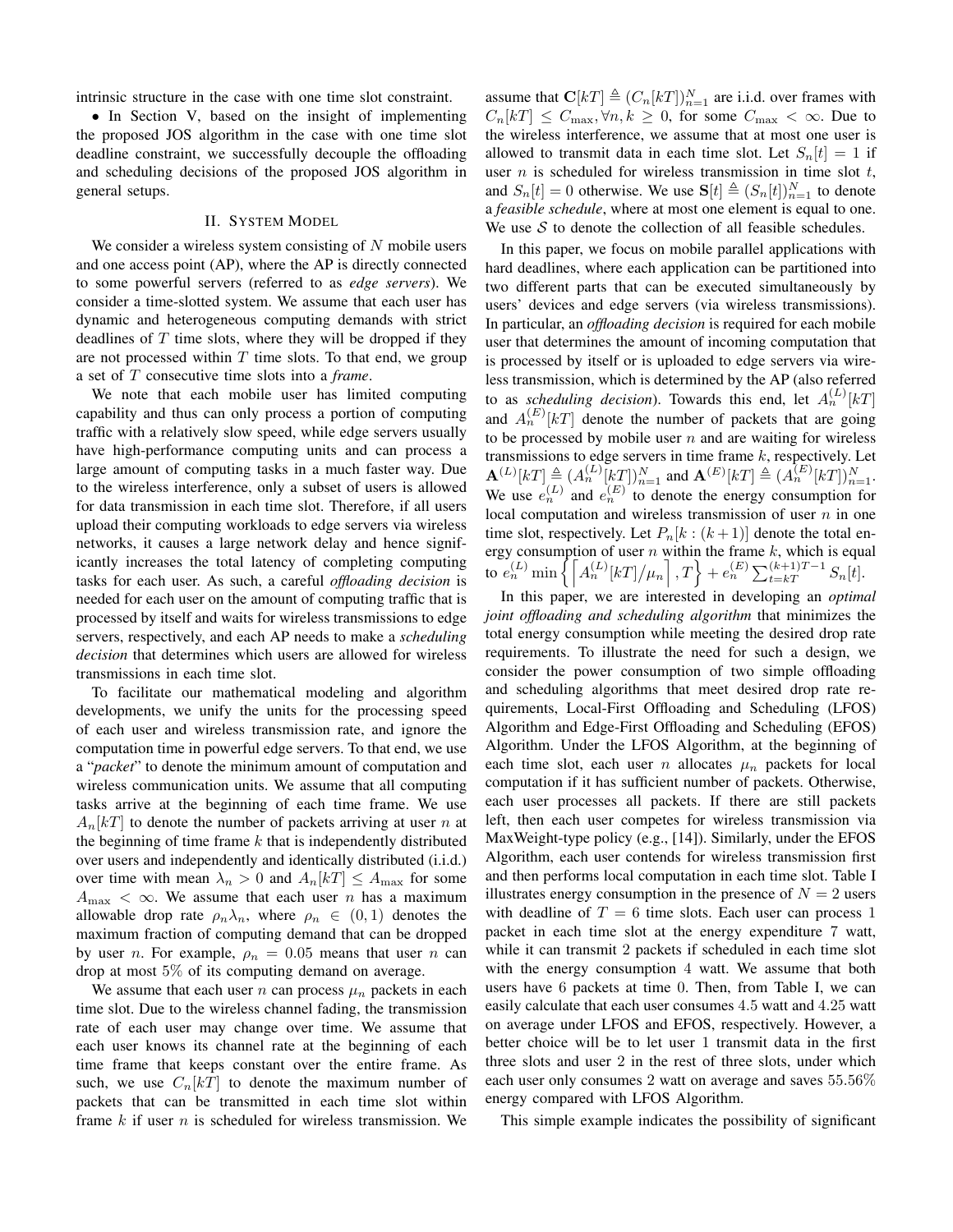|               |   | Policy User $t = 0$ |       | 2     | 3    |      | 5    |
|---------------|---|---------------------|-------|-------|------|------|------|
| <b>LFOS</b>   |   | 3, 11               | 0, 11 |       |      |      |      |
|               |   | 5, 7                | 4, 7  | 1, 11 | 0, 7 |      |      |
| EFOS          |   | 3, 11               | 0, 11 |       |      |      |      |
|               | റ | 5, 7                | 4, 7  | 1, 11 | 0, 4 |      |      |
| <b>Better</b> |   | 4, 4                | 2, 4  | 0, 4  |      |      |      |
| choice $2$    |   |                     |       |       | 4, 4 | 2, 4 | 0, 4 |

TABLE I: Average energy consumption under different policies: the first and second number in each cell denote the number of remaining packets and energy expenditure, respectively.

energy saving through a careful joint offloading and scheduling design. To that end, in this paper, we want to determine offloading decisions  $(A_n^{(L)}[k]$ ,  $A_n^{(E)}[k]$ ,  $A_{n=1}^{N}$  and scheduling decisions  $(S[t])_{t=kT}^{(k+1)T-1}$  within each frame k that solve the following optimization problem:

$$
\min \quad \limsup_{k \to \infty} \frac{1}{K} \sum_{k=0}^{K-1} \sum_{n=1}^{N} \mathbb{E}[P_n[k:(k+1)]] \tag{1}
$$

$$
\text{s.t.} \quad \lambda_n (1 - \rho_n) \le \nu_n, \quad \forall n, k,
$$

$$
A_n^{(L)}[k] + A_n^{(E)}[k] = A_n[k], \quad \forall n, k, \quad (3)
$$

where  $\nu_n \triangleq \mathbb{E} \left[ \min \left\{ A_n^{(L)}[k] \cdot T \mu_n \right\} + \min \left\{ A_n^{(E)}[k] \right\}, \right]$  $C_n[kT] \sum_{t=kT}^{(k+1)T-1} S_n[t]$  denotes the average total number of packets that can be processed within frame  $k$ . Here, the objective (1) is to minimize the average energy consumption and the constraint (2) means that each user should meet its own drop rate requirement.

Next, we develop a joint offloading and scheduling algorithm based on the stochastic network optimization framework (e.g., [16]), which involves a strong coupling between offloading and scheduling decisions.

### III. JOINT OFFLOADING AND SCHEDULING DESIGN

In this section, we develop a joint offloading and scheduling algorithm that achieves arbitrarily close to the optimal solution to the Problem (1)-(3) (optimal energy consumption) based on the stochastic network optimization framework. To that end, we introduce a virtual queue for each user to keep track of amount of violations of its own drop rate requirement over time. In particular, let  $D_n[kT]$  be the number of packets dropped by user  $n$  at the end of time frame  $k$ , which is expressed as follows:

$$
D_n[kT] = \left(A_n[kT] - \min\left\{A_n^{(L)}[kT], \mu_n T\right\}\right)
$$

$$
-\min\left\{A_n^{(E)}[kT], C_n[kT] \sum_{t=kT}^{(k+1)T-1} S_n[t]\right\}\right)^+, (4)
$$

where  $(x)^+ \triangleq \max\{x, 0\}$  for any real number x. We generate virtual service  $B_n[kT]$  for virtual queue n at the end of time frame  $k$  that is independently across users and i.i.d. over time with mean  $\rho_n \lambda_n$  and  $\mathbb{E}\left[B_n^2[kT]\right] < \infty$ . Then, the evolution of virtual queue  $n$  can be described as follow:

$$
X_n[(k+1)T] = (X_n[kT] + D_n[kT] - B_n[kT])^{+}.
$$
 (5)

We call virtual queue *n rate stable* if  $\lim_{k\to\infty} X[k] / k = 0$ . According to [16, Definition 2.2], the average drop rate of user  $n$  meets the requirement if its virtual queue is rate stable. By using the stochastic network optimization framework, we develop the following joint offloading and scheduling algorithm.

Joint Offloading and Scheduling (JOS) Algorithm: At the beginning of each frame k, given  $\mathbf{X}[k] \triangleq (X_n[k])_{n=1}^N$ ,  $\mathbf{A}[k]$ , and  $\mathbf{C}[k]$ , find  $(\mathbf{A}^{(L)}[k])$ ,  $\mathbf{A}^{(E)}[k]$  and  $(\widehat{\mathbf{S}}[t])_{t=kT}^{(\kappa+\frac{1}{2})}$  $\int_{t=kT}^{(k+1)T-1}$  that solve the following optimization problem:

max 
$$
\sum_{n=1}^{N} F_n^{(L)}[k] + \sum_{n=1}^{N} F_n^{(E)}[k],
$$
 (6)

where

$$
F_n^{(L)}[k] \triangleq X_n[k] \min \left\{ A_n^{(L)}[k] \mathcal{F}_n \right\}
$$

$$
- Me_n^{(L)} \min \left\{ \left[ \frac{A_n^{(L)}[k] \right]}{\mu_n} \right\}, \quad (7)
$$

$$
F_n^{(E)}[k] \triangleq X_n[k] \min \left\{ A_n^{(E)}[k] \sum_{t=k}^{(k+1)T-1} S_n[t] \right\}
$$

$$
- M e_n^{(E)} \sum_{t=k}^{(k+1)T-1} S_n[t], \tag{8}
$$

 $A_n^{(L)}[k] + A_n^{(E)}[k] = A_n[k], \forall n, k$ , and  $M > 0$  is some parameter.

In the proposed JOS Algorithm, it requires to solve optimization problem (6) to obtain offloading decisions  $(\widehat{\mathbf{A}}^{(L)}[k]$ ,  $\widehat{\mathbf{A}}^{(E)}[k]$  and scheduling decisions  $(\widehat{\mathbf{S}}[t])_{t=kT}^{(k+1)T-1}$  for the entire frame k. Next, we show that the proposed JOS Algorithm yields average energy consumption arbitrarily close to the optimal one.

*Proposition 1:* The JOS Algorithm with any  $M > 0$ achieves  $O(1/M)$  close to the optimal energy consumption at the expense of the mean virtual queue-length growing with  $O(M)$ , i.e.,

$$
\limsup_{K \to \infty} \frac{1}{K} \sum_{k=0}^{K-1} \sum_{n=1}^{N} \mathbb{E}[X_n[kT]] \le \frac{MP_{\text{max}} + H}{\epsilon}
$$
(9)  

$$
\limsup_{K \to \infty} \frac{1}{K} \sum_{k=0}^{K-1} \sum_{n=1}^{N} \mathbb{E}\left[\widehat{P}_n[k:(k+1)]\right] \le P_{\text{min}} + \frac{H}{M},
$$
(10)

where  $H \triangleq \sum_{n=1}^{N} \mathbb{E}[A_n^2[kT] + B_n^2[kT]], \widehat{P}_n[k : (k+1)]$  is the energy consumption in frame  $k$  under the JOS Algorithm,  $P_{\text{max}}$  is the maximum energy consumption within one time frame which is bounded due to the boundedness of arrivals,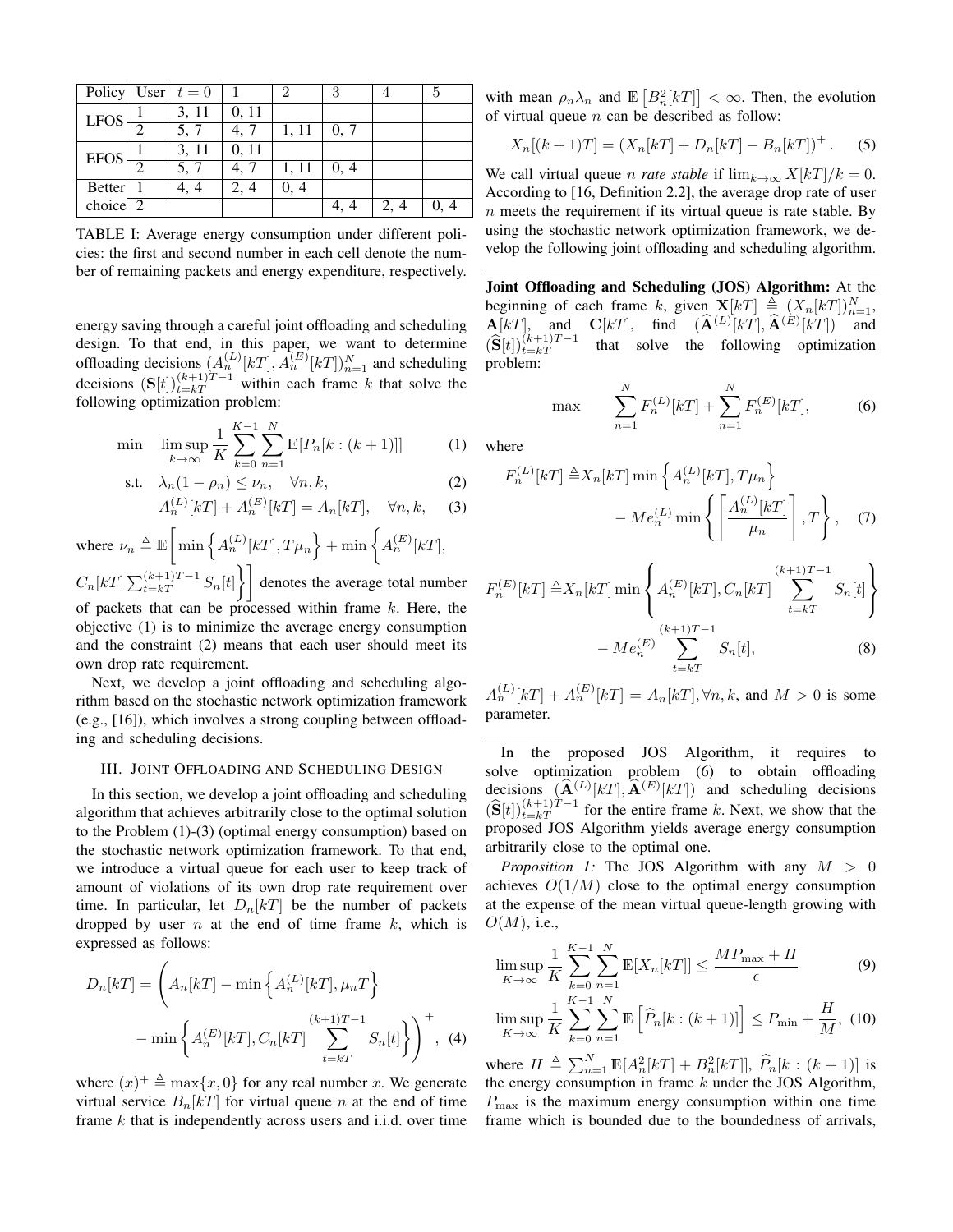$P_{\text{min}}$  is the optimal solution to Problem (1)-(3), and  $\epsilon$  is some positive parameter.

*Proof:* Select the Lyapunov function  $V[k]$   $\triangleq$  $\frac{1}{2} \sum_{n=1}^{N} X_n^2[kT]$  and consider its conditional expected drift:  $\Delta V[kT] \triangleq \mathbb{E} [V[(k+1)T] - V[kT]|\mathbf{X}[kT]]$  $\overset{(a)}{\leq} \frac{1}{2}$  $\frac{1}{2}\sum_{n=1}^N$  $n=1$  $\mathbb{E}\left[\left(X_n[kT] + \widehat{D}_n[kT] - B_n[kT]\right)^2 - X_n[kT]^2 \Big| \mathbf{X}[kT]\right]$  $\overset{(b)}{\leq} \sum_{n=1}^{N}$  $n=1$  $\mathbb{E}\left[X_n[kT](A_n[kT]-B_n[kT])|\mathbf{X}[kT]\right]$  $-\sum_{i=1}^{N}$  $n=1$ E  $\sqrt{ }$  $X_n[kT]$  min  $\int$  $\left\{\begin{matrix} \widehat{A}_n^{(E)}[k] \end{matrix}\right.$  $\sum_{k=1}^{(k+1)}$  $\sum_{t=kT}$   $S_n[t]$  $\mathcal{L}$ J  $\mathbf{X}[kT]$ 1  $\mathbf{I}$  $-\sum_{i=1}^{N}$  $n=1$  $\mathbb{E}\left[X_n[kT] \min\left\{\widehat{A}_n^{(L)}[kT], T\mu_n\right\}\Big|\mathbf{X}[kT]\right] + H,$  (11)

where the step (*a*) follows from the fact that  $(\max\{x,0\})^2 \le$  $x^2, \forall x$ , and  $\hat{D}_n[kT]$  denote the number of packets dropped at the end of frame  $k$  under the JOS Algorithm;  $(b)$  is true for  $H \triangleq \sum_{n=1}^{N} \mathbb{E}[A_n^2[kT]+B_n^2[kT]] < \infty$  and uses the definition of  $\widehat{D}_n[kT]$  (cf. (4)).

Adding the term  $M \sum_{n=1}^{N} \mathbb{E} \left[ \widehat{P}_n[k:(k+1)] \Big| \mathbf{X}[k] \right]$  on both sides of (11), we have

$$
\Delta V[kT] + M \sum_{n=1}^{N} \mathbb{E} \left[ \hat{P}_n[k:(k+1)] \Big| \mathbf{X}[kT] \right]
$$
\n
$$
\leq \sum_{n=1}^{N} \lambda_n (1 - \rho_n) X_n[kT]
$$
\n
$$
- \sum_{n=1}^{N} \left[ X_n[kT] \min \left\{ \hat{A}_n^{(L)}[kT], T \mu_n \right\} - M e_n^{(L)} \min \left\{ \left[ \frac{\hat{A}_n^{(L)}[kT]}{\mu_n} \right], T \right\} \Big| \mathbf{X}[kT] \right]
$$
\n
$$
- \sum_{n=1}^{N} \mathbb{E} \left[ X_n[kT] \min \left\{ \hat{A}_n^{(E)}[kT], C_n[kT] \sum_{t=kT}^{(k+1)T-1} \hat{S}_n[t] \right\} - M e_n^{(E)} \sum_{t=kT}^{(k+1)T-1} \hat{S}_n[t] \Big| \mathbf{X}[kT] \right] + H \qquad (12)
$$
\n
$$
\leq \sum_{n=1}^{N} \lambda_n (1 - \rho_n) X_n[kT]
$$

$$
-\sum_{n=1}^{N} \mathbb{E}\left[X_{n}[k] \min\left\{\widetilde{A}_{n}^{(L)}[k] \mathcal{F}\right], T\mu_{n}\right\}
$$

$$
-Me_{n}^{(L)} \min\left\{\left[\frac{\widetilde{A}_{n}^{(L)}[k] \right], T\right\} \Big| \mathbf{X}[k]\right\}
$$
(13)
$$
-\sum_{n=1}^{N} \mathbb{E}\left[X_{n}[k] \min\left\{\widetilde{A}_{n}^{(L)}[k] \right\} \widetilde{A}^{(E)}[k] \mathcal{F} \right] \left(C_{n}[k] \right\}^{(k+1)T-1} \widetilde{S}_{n}[k]
$$

$$
-\sum_{n=1}^{N} \mathbb{E}\left[X_n[kT] \min\left\{\widetilde{A}_n^{(E)}[kT], C_n[kT]\right\} \sum_{t=kT}^{N} \widetilde{S}_n[t]\right\}
$$

$$
-Me_n^{(E)}\sum_{t=kT}^{(k+1)T-1}\widetilde{S}_n[t]\mathbf{X}[kT]\Bigg] + H,\tag{14}
$$

where step (a) uses the fact that  $A_n[kT]$  and  $B_n[kT]$  are i.i.d. with mean  $\lambda_n$  and  $\rho_n \lambda_n$ , respectively, and the definition of  $P_n[k : (k + 1)]; (b)$  follows from the fact that the JOS Algorithm minimizes the drift of (12) and is true for the stationary randomized policy  $(A[kT], S[kT])$  that satisfies

$$
\lambda_n(1 - \rho_n) + \epsilon \le \mathbb{E}\left[\min\left\{\widetilde{A}_n^{(L)}[k] \mathcal{F}\right], T\mu_n\right\}\right] + \mathbb{E}\left[\min\left\{\widetilde{A}_n^{(E)}[k] \mathcal{F}\right], C_n[k] \sum_{t=k}^{(k+1)T-1} \widetilde{S}_n[t]\right\}, \forall n
$$
  
and 
$$
\sum_{n=1}^N \mathbb{E}[\widetilde{P}_n[kk: (k+1)]] = P_{av}(\epsilon),
$$

where  $\widetilde{P}_n[k : (k+1)] \triangleq e_n^{(L)} \min \left\{ \left[ \frac{\widetilde{A}_n^{(L)}[k]}{\mu_n} \right], T \right\} +$  $e_n^{(E)} \sum_{t=kT}^{(k+1)T-1} \widetilde{S}_n[t]$  and  $\lim_{\epsilon \downarrow 0} P_{av}(\epsilon) = P_{\min}$ . The existence of such a randomized policy can be shown by using similar arguments in [17, Theorem 1] and its proof is omitted for brevity. Therefore, we have

$$
\Delta V[kT] + M \sum_{n=1}^{N} \mathbb{E}\left[\hat{P}_n[k:(k+1)] \Big| \mathbf{X}[kT]\right]
$$
  

$$
\leq -\epsilon \sum_{n=1}^{N} X_n[kT] + M P_{av}(\epsilon) + H.
$$
 (15)

Summing (15) over  $k = 0, 1, 2, \ldots, K - 1$  and taking expectation on both sides, we have

$$
\mathbb{E}\left[V[KT] - V[0]\right] + M \sum_{k=0}^{K-1} \sum_{n=1}^{N} \mathbb{E}\left[\hat{P}_n[k:(k+1)]\right]
$$
  

$$
\leq -\epsilon \sum_{k=0}^{K-1} \sum_{n=1}^{N} \mathbb{E}[X_n[kT]] + MKP_{av}(\epsilon) + HK \qquad (16)
$$

Therefore, we have

$$
\epsilon \sum_{k=0}^{K-1} \sum_{n=1}^{N} \mathbb{E}[X_n[kT]] \le MKP_{av}(\epsilon) + HK + \mathbb{E}[V[0]] \tag{17}
$$

$$
M\sum_{k=0}^{K-1}\sum_{n=1}^{N}\mathbb{E}\left[\widehat{P}_n[k:(k+1)]\right] \leq MKP_{av}(\epsilon) + HK + \mathbb{E}[V[0]].
$$
\n(18)

By using the fact that  $P_{av}(\epsilon) \le P_{\text{max}}$ , dividing  $K\epsilon$  on both sides of (17) and taking the limit, we have (9).

Since (18) holds for any  $\epsilon > 0$ , we have

$$
M\sum_{k=0}^{K-1} \sum_{n=1}^{N} \mathbb{E}\left[\widehat{P}_n[k:(k+1)]\right] \leq MKP_{\min} + HK + \mathbb{E}[V[0]].
$$

By dividing  $MK$  on both sides of the above inequality and taking the limit, we have (10).

Even though the JOS Algorithm can achieve optimal energy consumption asymptotically, it requires to solve the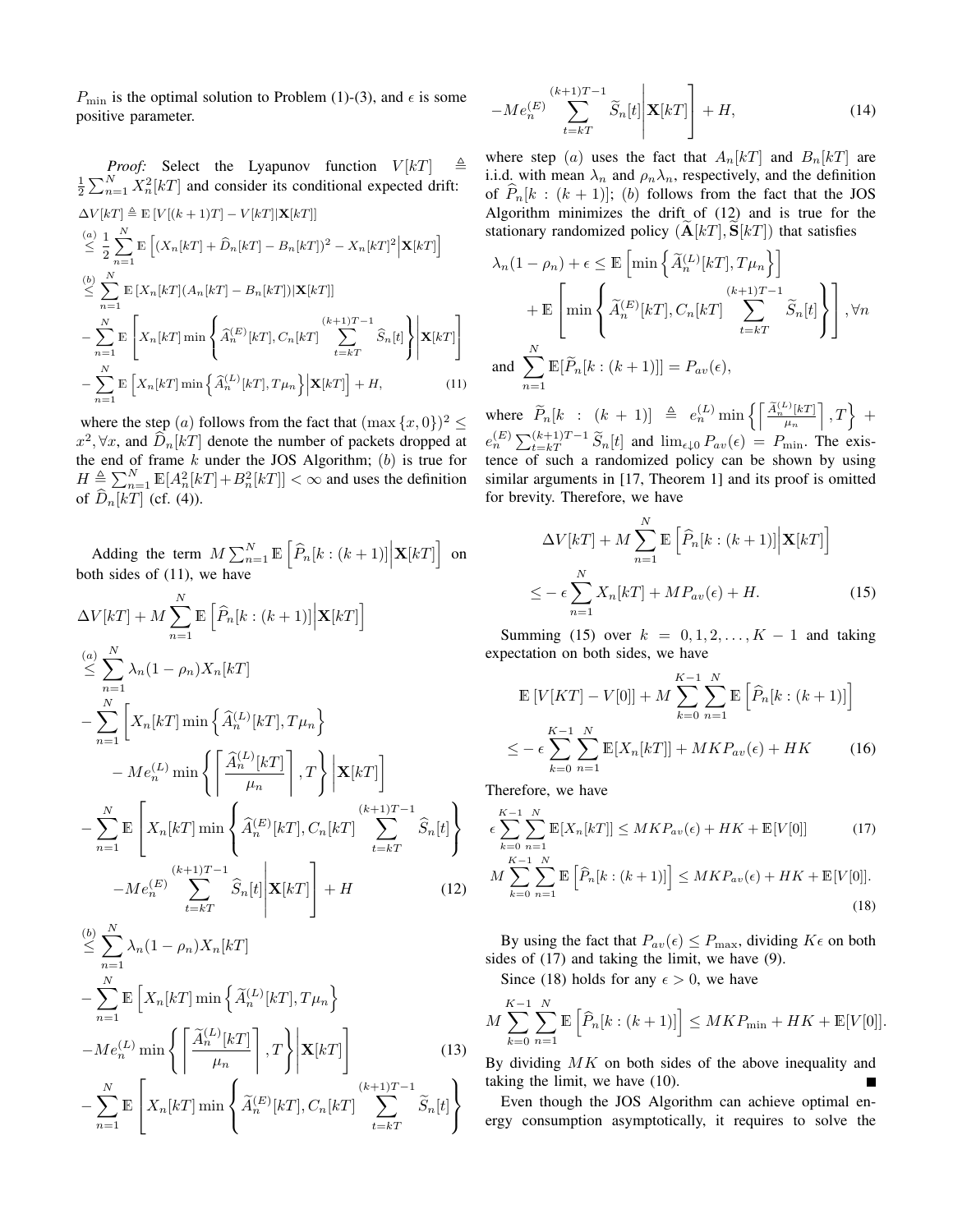|                              | $W_{n^*[t]}^{(E)}[t] \geq 0$                                                                                                                                    | $W_{n*[t]}^{(E)}[t] < 0$                                                                 |
|------------------------------|-----------------------------------------------------------------------------------------------------------------------------------------------------------------|------------------------------------------------------------------------------------------|
| $W_{n^*[t]}^{(L)}[t] \geq 0$ | $\overline{A}_{n^*[t]}^{(E)}[t] = \min \left\{ A_{n^*[t]}[t], C_{n^*[t]}[t] \right\}$<br>$\overline{A}_{n^*[t]}^{(L)}[t] = A_{n^*[t]}[t] - A_{n^*[t]}^{(E)}[t]$ | $\overline{A}_{n^*[t]}^{(E)}[t] = 0$<br>$\overline{A}_{n^*[t]}^{(L)}[t] = A_{n^*[t]}[t]$ |
| $W_{n^*[t]}^{(L)}[t] < 0$    | $\overline{A}_{n^*[t]}^{(E)}[t] = A_{n^*[t]}[t]$<br>$\overline{A}_{n^*[t]}^{(L)}[t] = 0$                                                                        | $\overline{A}_{n^*[t]}^{(E)}[t] = A_{n^*[t]}[t]$<br>$\overline{A}_{n^*[t]}^{(L)}[t] = 0$ |

TABLE II: Offloading decisions in one time slot deadline case.

optimization problem (6) at the beginning of each time frame, which involves the strong coupling between offloading decisions  $(\widehat{\mathbf{A}}^{(L)}[k]$ ,  $\widehat{\mathbf{A}}^{(E)}[k]$  and scheduling decisions  $(\widehat{\mathbf{S}}[t])_{t=kT}^{(k+1)T-1}$ . Even in the case with one-time slot deadline constraint, it is not clear how to decouple offloading and scheduling decisions at the first glance. To that end, we first consider the decoupled JOS algorithm design in a simplistic case with one-time slot deadline constraint. Then, based on the insights obtained from this simplistic scenario, we develop the decoupled JOS algorithm in general setups.

## IV. JOS ALGORITHM IMPLEMENTATION FOR THE CASE WITH ONE TIME SLOT DEADLINE

In this section, we consider the decoupled algorithm design for the JOS Algorithm in the case with one time slot deadline constraint (i.e.,  $T = 1$ ). We explore the intrinsic structure of optimization problem (6) in the presence of one time slot constraint, and develop the following easily implementable algorithm.

Decoupled JOS (DJOS) Algorithm for the case with one time slot deadline: In each time slot  $t$ , given  $(X[t], A[t], C[t]),$ 

- (1) User  $n^*[t]$  is allowed for both local and edge computations, and put  $\overline{A}_{n+1}^{(L)}$  $\overline{n}^{(L)}_{n^*[t]}[t]$  and  $\overline{A}^{(E)}_{n^*[t]}$  $\binom{L}{n^*}[t]$  packets for local computation and edge computations via wireless transmission, respectively.
- (2) User  $n \neq n^*[t]$  is only allowed for local computation and put  $\overline{A}_n^{(L)}$  $\binom{n}{n}[t]$  packets for computation,

where scheduling decision  $n^*[t]$  and offloading decisions  $(\overline{A}_{n^*}^{(L)}$  $_{n^{*}[t]}^{(L)}[t],\,\overline{A}_{n^{*}[t]}^{(E)}$  $_{n^*[t]}^{(E)}[t]$ ) and  $(\overline{A}_n^{(L)})$  $\binom{L}{n}[t], \forall n \neq n^*[t]$  are determined below:

*Wireless Scheduling Decision*: Schedule user  $n^*[t]$  such that

$$
n^*[t] \in \arg\max_n \left\{ W_n^{(L,E)}[t] - W_n^{(L)}[t] \right\},\qquad(19)
$$

where  $W_n^{(L)}[t]$  is the maximum weight of user *n* if it is only allowed for local computation, i.e.,

$$
W_n^{(L)}[t] \triangleq \max_{A_n^{(L)}} \left( X_n[t] \min \left\{ A_n^{(L)}, \mu_n \right\} - Me_n^{(L)} 1\!\!1_{\left\{ A_n^{(L)} > 0 \right\}} \right),
$$

and  $W_n^{(L,E)}[t]$  is the maximum weight of user *n* if it is

allowed for both local and edge computations, i.e.,

$$
W_n^{(L,E)}[t] \triangleq \max_{A_n^{(L)}, A_n^{(E)}} \left( X_n[t] \min \left\{ A_n^{(L)}, \mu_n \right\} \right. \\ - M e_n^{(L)} \mathbb{1}_{\left\{ A_n^{(L)} > 0 \right\}} + \left( X_n[t] \min \left\{ A_n^{(E)}, C_n[t] \right\} - M e_n^{(E)} \right)^+ \right).
$$

*Offloading Decision*: For all other users  $n \neq n^*[t]$ , we need to find  $\overline{A}_n^{(L)}$  $\binom{L}{n}[t]$  that attains the value of  $W_n^{(L)}[t]$ . That is, if  $X_n[t] \min\{A_n[t], \mu_n\} - Me_n^{(L)} > 0$ , then  $\overline{A}_n^{(L)}$  $\binom{n}{n}[t] = A_n[t].$ Otherwise,  $\overline{A}_n^{(L)}$  $n^{\left( \nu\right) }[t]=0.$ 

For user  $n^*[t]$ , we need to find  $(\overline{A}_{n^*}^{(L)})$  $_{n^{*}[t]}^{(L)}[t],\overline{A}_{n^{*}[t]}^{(E)}$  $\binom{L}{n^*[t]}[t]$ that yields to the value of  $W_n^{(L,E)}[t]$ . Let  $W_{n+1}^{(E)}$  $\binom{L}{n^*|t|}[t] =$  $X_{n^*[t]}[t] \min\{A_{n^*[t]}[t], C_{n^*[t]}[t]\} - Me^{(E)}_{n^*[t]}$  be the weight that user  $n^*$  performs offloading decision and  $W_{n+i}^{(L)}$  $\binom{L}{n^*|t|}[t] =$  $X_{n^*[t]}[t] \min\{(A_{n^*[t]}[t] - C_{n^*[t]}[t])^+, \mu_{n^*[t]}\} - Me_{n^*[t]}^{(L)}$  be the weight that user  $n^*$  performs local computation. Then the offloading decisions are listed in the Table II.

In our proposed DJOS Algorithm for the case with one time slot deadline, the offloading and scheduling decisions are nicely decoupled and it computational complexity is just  $O(N)$ . Moreover, it yields the optimal solution to the problem (6) in the JOS Algorithm in the case with one time slot constraint, as shown below.

*Proposition 2:* DJOS Algorithm optimally solves the optimization problem (6) in the JOS Algorithm in the case with one time slot constraint.

*Proof:* In the case with one time slot deadline (i.e.,  $T = 1$ , the objective function in the optimization problem (6) becomes:

$$
\sum_{n=1}^{N} \left( X_n[t] \min \left\{ A_n^{(L)}[t], \mu_n \right\} - Me_n^{(L)} \mathbb{1}_{\left\{ A_n^{(L)}[t] > 0 \right\}} \right)
$$
  
+ 
$$
\sum_{n=1}^{N} \left( X_n[t] \min \left\{ A_n^{(E)}[t], C_n[t] S_n[t] \right\} - Me_n^{(E)} S_n[t] \right)
$$
  
= 
$$
\sum_{n=1}^{N} \left( X_n[t] \min \left\{ A_n^{(L)}[t], \mu_n \right\} - Me_n^{(L)} \mathbb{1}_{\left\{ A_n^{(L)}[t] > 0 \right\}} \right)
$$
  
+ 
$$
\left( X_m[t] \min \left\{ A_m^{(E)}[t], C_m[t] \right\} - Me_m^{(E)} \right)^+
$$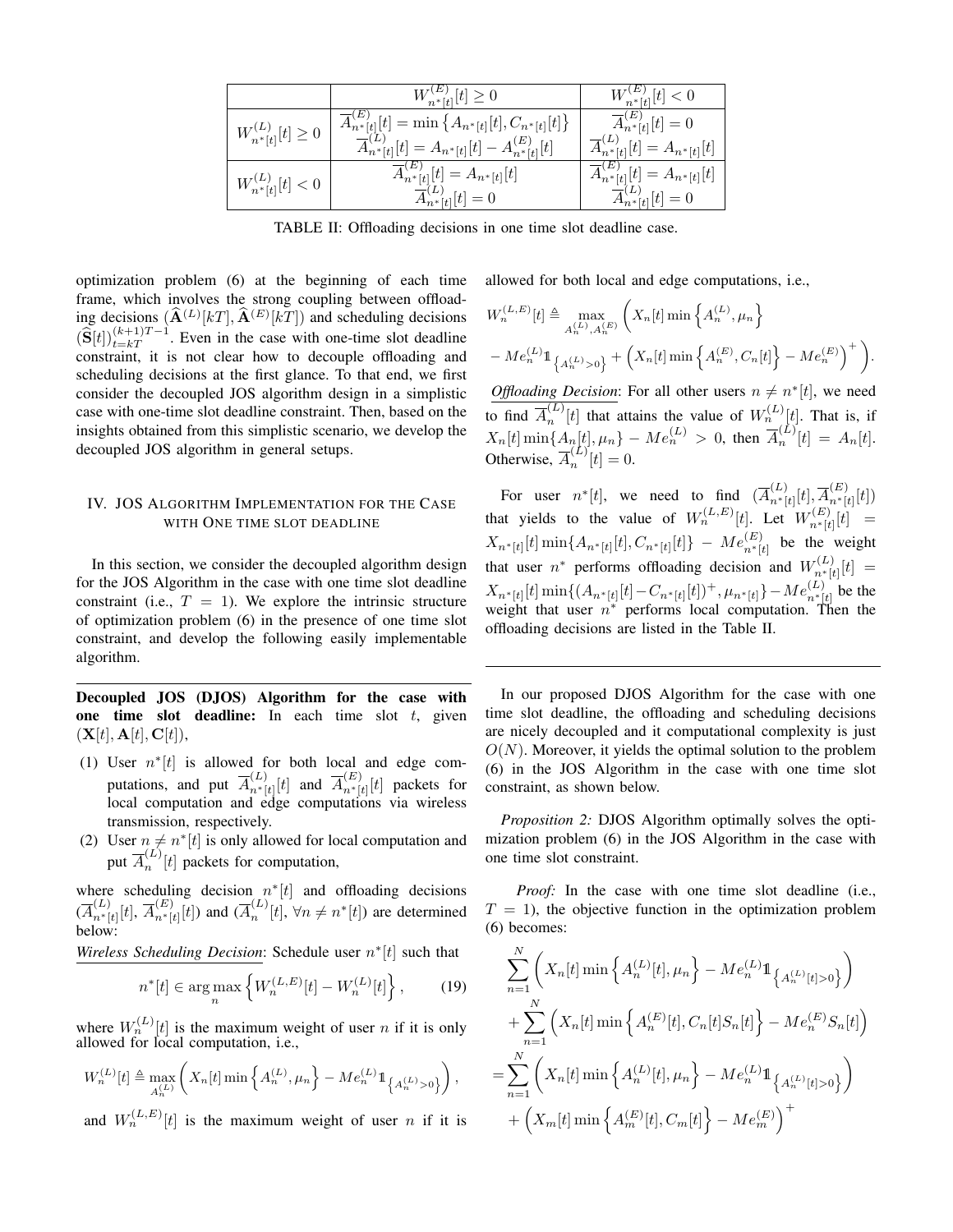|                              | $W_n^{(y_n^*)(E)}[k] \geq 0$                                                            | $W_n^{(y_n^*)(E)}[k] < 0$                        |
|------------------------------|-----------------------------------------------------------------------------------------|--------------------------------------------------|
| $W_n^{(y_n^*)(L)}[k] \geq 0$ | $A_n^{(E)}[k] = \min\{A_n[k], y_n^*C_n[k]\}\$<br>$A_n^{(L)}[k] = A_n[k] - A_n^{(E)}[k]$ | $A_n^{(E)}[kT] = 0$<br>$A_n^{(L)}[k] = A_n[k]$   |
| $W_n^{(y_n^*)(L)}[k] < 0$    | $A_n^{(E)}[kT] = A_n[kT]$<br>$A_n^{(L)}[kT] = 0$                                        | $A_n^{(E)}[kT] = A_n[kT]$<br>$A_n^{(L)}[kT] = 0$ |

TABLE III: Offloading decisions in general cases.

$$
= \sum_{n \neq m} \left( X_n[t] \min \left\{ A_n^{(L)}[t], \mu_n \right\} - Me_n^{(L)} \mathbb{1}_{\left\{ A_n^{(L)}[t] > 0 \right\}} \right) + \left( X_m[t] \min \left\{ A_m^{(L)}[t], \mu_m \right\} - Me_m^{(L)} \mathbb{1}_{\left\{ A_m^{(L)}[t] > 0 \right\}} \right) + \left( X_m[t] \min \left\{ A_m^{(E)}[t], C_m[t] \right\} - Me_m^{(E)} \right)^+,
$$
(20)

where the second last step is true for  $m$  being the index of user that is scheduled for data transmission in time slot  $t$  if  $X_m[t] \min \left\{ A_m^{(E)}[t], C_m[t] \right\} - Me_m^{(E)} > 0$  and uses the fact that at most one user can be scheduled for data transmission in each time slot.

Therefore, the optimization problem (6) in the case with  $T = 1$  is equivalent to

$$
\max_{m} \sum_{n \neq m} \max_{A_n^{(L)}} \left( X_n[t] \min \left\{ A_n^{(L)}, \mu_n \right\} - Me_n^{(L)} \mathbb{1}_{\left\{ A_n^{(L)} > 0 \right\}} \right)
$$
  
+ 
$$
\max_{A_m^{(L)}, A_m^{(E)}} \left( X_m[t] \min \left\{ A_m^{(L)}, \mu_m \right\} - Me_m^{(L)} \mathbb{1}_{\left\{ A_m^{(L)} > 0 \right\}}
$$
  
+ 
$$
\left( X_m[t] \min \left\{ A_m^{(E)}, C_m[t] \right\} - Me_m^{(E)} \right)^+ \right)
$$
  

$$
\Leftrightarrow \max_{m} \max_{A_m^{(L)}, A_m^{(E)}} \left( X_m[t] \min \left\{ A_m^{(L)}, \mu_m \right\} - Me_m^{(L)} \mathbb{1}_{\left\{ A_m^{(L)} > 0 \right\}}
$$
  
+ 
$$
\left( X_m[t] \min \left\{ A_m^{(E)}, C_m[t] \right\} - Me_m^{(E)} \right)^+ \right)
$$
  
- 
$$
\max_{A_m^{(L)}} \left( X_m[t] \min \left\{ A_m^{(L)}, \mu_m \right\} - Me_m^{(L)} \mathbb{1}_{\left\{ A_m^{(L)} > 0 \right\}} \right), (21)
$$

where we use the fact that the optimal solution does not change if the objective function subtracts a constant  $\sum_{n=1}^{N} \max_{A_n^{(L)}} f(A_n^{(L)})$  and  $f(A_n^{(L)})$   $\triangleq$  $X_n[t] \min\left\{A_n^{(L)}, \mu_n\right\} - M e_n^{(L)} 1\!\!1_{\left\{A_n^{(L)} > 0\right\}}.$ 

Thus, by introducing notations of  $W_n^{(L)}[t]$  and  $W_n^{(L,E)}[t]$  in the DJOS Algorithm, (21) is equivalent to (19) in the DJOS Algorithm and hence we have the desired result.

The difficulty of the JOS Algorithm implementation lies in the fact that offloading and scheduling decisions are strongly coupled. Our proposed DJOS Algorithm nicely decouples them by first determining the user that is allowed for wireless transmission. Based on this insight, we are ready to develop DJOS Algorithm for the general case with  $T$  time slot constraint.

### V. JOS ALGORITHM IMPLEMENTATION

In this section, we consider the implementation of our proposed JOS Algorithm (cf. Section III) in general setups.

Base on the insight of DJOS Algorithm developed in the case with one time slot deadline, we propose the following Decoupled JOS Algorithm.

Similar to the implementation of JOS Algorithm for the case with one time slot deadline, we use  $W_n^{(L)}[kT]$  to denote the weight that user  $n$  is allowed to use local computations in time frame k, which can be represented as

$$
W_n^{(L)}[k] \triangleq \max_{z=0,1,2,\dots,T} \left( X_n[k] \min \left\{ A_n[k] \right\} z \mu_n \right\}
$$

$$
- M e_n^{(L)} \min \left\{ \left[ \frac{A_n[k]}{\mu_n} \right], z \right\} \right).
$$

Let  $y_n$  denote the maximum number of wireless transmissions allowed for user *n* in frame *k*. We use  $W_n^{(y_n)(L,E)}[k]$ to the maximum weight of user  $n$  when it is allowed for wireless transmissions  $y_n$  times in frame k. In particular,  $W_n^{(y_n)(L,E)}[k]$  can be represented as

$$
\label{eq:Wn} \begin{array}{c} W_n^{(y_n)(L,E)}[kT] \triangleq W_n^{(y_n)(E)}[kT] + W_n^{(y_n)(L)}[kT],\\ \text{where } W_n^{(y_n)(E)}[kT] \triangleq X_n[kT] \min \left\{A_n[kT], y_n C_n[kT]\right\} - M e_n^{(E)} \min \left\{ \left\lceil \frac{A_n[kT]}{C_n[kT]}\right\rceil, y_n \right\} \quad \text{and} \quad W_n^{(y_n)(L)}[kT] \quad \triangleq\\ \max_{z=0,1,\ldots,T} X_n[kT] \min \left\{(A_n[kT] - y_n C_n[kT])^+, z \mu_n \right\} - M e_n^{(L)} \min \left\{ \left\lceil \frac{(A_n[kT] - y_n C_n[kT])^+}{\mu_n} \right\rceil, z \right\}. \end{array}
$$

Next, we propose the Decoupled JOS Algorithm for the case with T time slot deadline. Let  $y \triangleq (y_n)_{n=1}^N$ .

Decoupled JOS (DJOS) Algorithm for the case with  $T$ time slot deadline: Given  $A[kT]$ ,  $X[kT]$  and  $C[kT]$  at the beginning of time frame  $k$ , perform the following:

*Wireless Scheduling Decision*: Wireless scheduling decisions  $\overline{y^*}$  is obtained by solving the following optimization problem:

$$
\mathbf{y}^* \in \arg \max_{\mathbf{y}} \sum_{n=1}^N \left( W_n^{(y_n)(L,E)}[k] - W_n^{(L)}[k] \right) \tag{22}
$$

s.t. 
$$
\sum_{n=1}^{N} y_n = T.
$$
 (23)

*Offloading Decision*: Once wireless scheduling decisions  $y^* =$  $\overline{(y_n^*)_{n=1}^N}$  are made, the offloading decision of each user n depends on whether  $W_n^{(y_n^*)(E)}[k]$  and  $W_n^{(y_n^*)(L)}[k]$  are positive or not, which are listed in the Table III.

In the proposed DJOS Algorithm, (23) is true since only one user is allowed for wireless transmission in each time slot and thus there are  $T$  total number of wireless transmissions.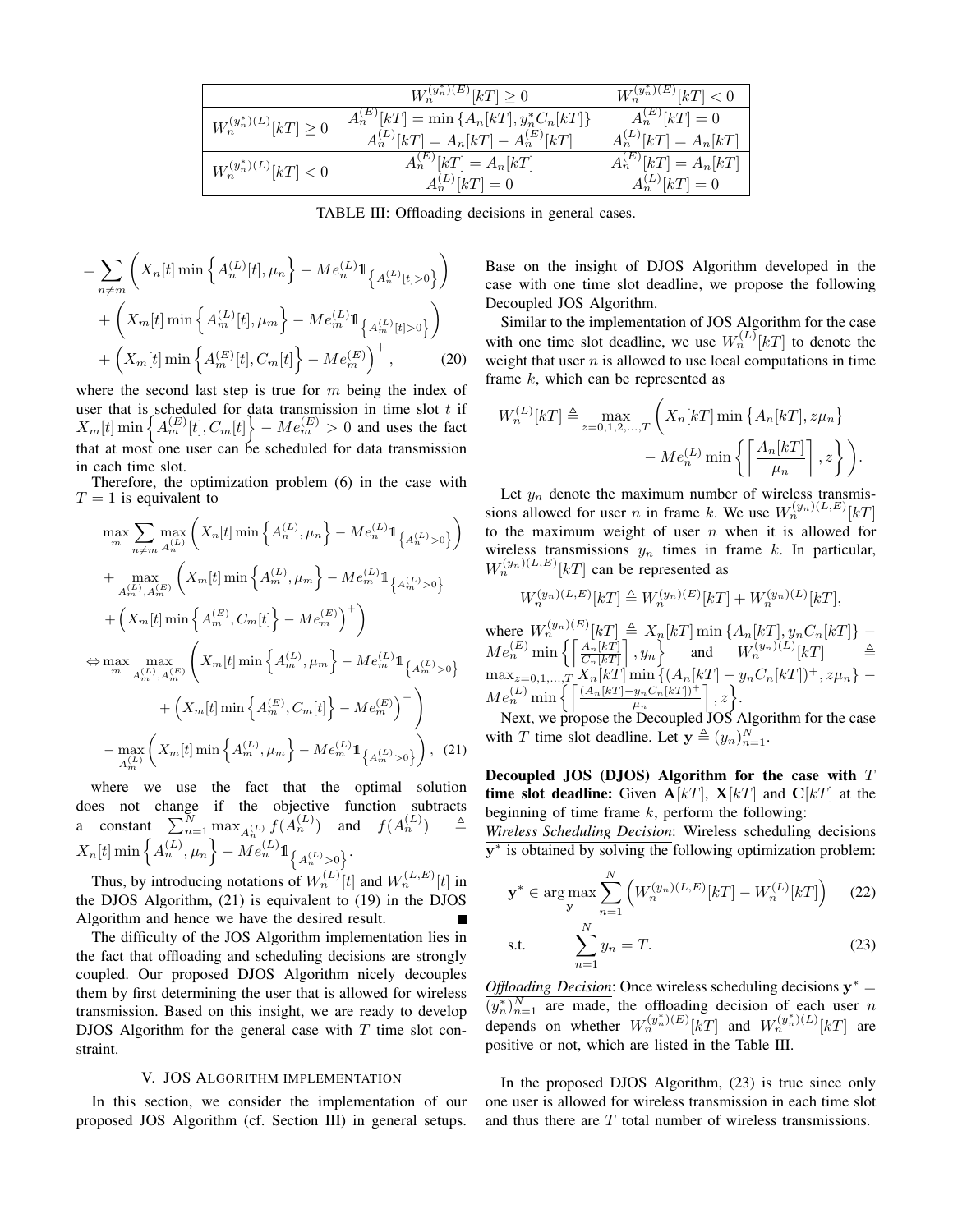

Fig. 2: Case with three time-slot deadline.

The proposed DJOS Algorithm nicely decouples the offloading and wireless scheduling decisions, despite that its computational complexity is  $O(N^T)$ . Similar to the case with one time slot deadline, we can show that the proposed DJOS Algorithms yields the optimal solution to the problem (6) in the case with general setup.

*Proposition 3:* DJOS Algorithm optimally solves the optimization problem (6) in the JOS Algorithm in the case with one time slot constraint.

*Proof:* The proof is similar to that of Proposition 2, and is omitted for brevity.

## VI. SIMULATION RESULTS

In this section, we perform simulations to validate the efficiency of proposed low-complexity joint offloading and scheduling algorithm. We consider  $N = 5$  users with the maximum allowable dropping rate  $\rho = 0.1$ . All users suffer from i.i.d. ON-OFF channel fading with probability 0.9 being ON. All users have arriving computing tasks within each frame that follow i.i.d. Bernoulli distribution. The services for all virtual queues follow i.i.d. Bernoulli distribution with probability  $\rho \lambda$ . We let  $e^{(L)} = 7$  watt and  $e^{(E)} = 4$  watt. This is motivated by the fact (see [18]) that mobile CPU and GPU consume 6.45 watt and 7.89 watt, respectively, while it only takes 4 watt for wireless transmission via WiFi. We set the local processing rate  $\mu$  to 1.

| The case with                                                           | The case with                                                           |  |  |
|-------------------------------------------------------------------------|-------------------------------------------------------------------------|--|--|
| one time-slot deadline                                                  | three time-slot deadline                                                |  |  |
| Transmission rate 5                                                     | Transmission rate 4                                                     |  |  |
| when the channel is ON                                                  | when the channel is ON                                                  |  |  |
| $X = \begin{cases} 5, p = \lambda/5 \\ 0, \text{otherwise} \end{cases}$ | $X = \begin{cases} 7, p = \lambda/7 \\ 0, \text{otherwise} \end{cases}$ |  |  |

TABLE IV: Setups, where  $X$  denotes number of arriving packets and  $p$  denotes the probability of having arrivals.

We consider both cases with one and three time-slot deadline constraints, whose simulation setups are shown in the Table IV.

From Fig. 1a illustrates the simulation results in the case with one time-slot deadline. From Fig. 1a, we can observe that all algorithms yield finite average virtual queue length when the arrival rate is less than 1.62. This implies that all users satisfy maximum allowable drop rate requirements. However, we can see from Fig. 1b that our proposed DJOS Algorithm significantly saves energy compared to the LFOS Algorithm (with the highest average energy consumption) and yields about 60% energy improvement when mean arrival rate is equal to 0.2 and  $M = 10$ , while EFOS just performs about 48% energy improvement. Fig. 1c studies the impact of design parameter M on the performance of DJOS Algorithm.